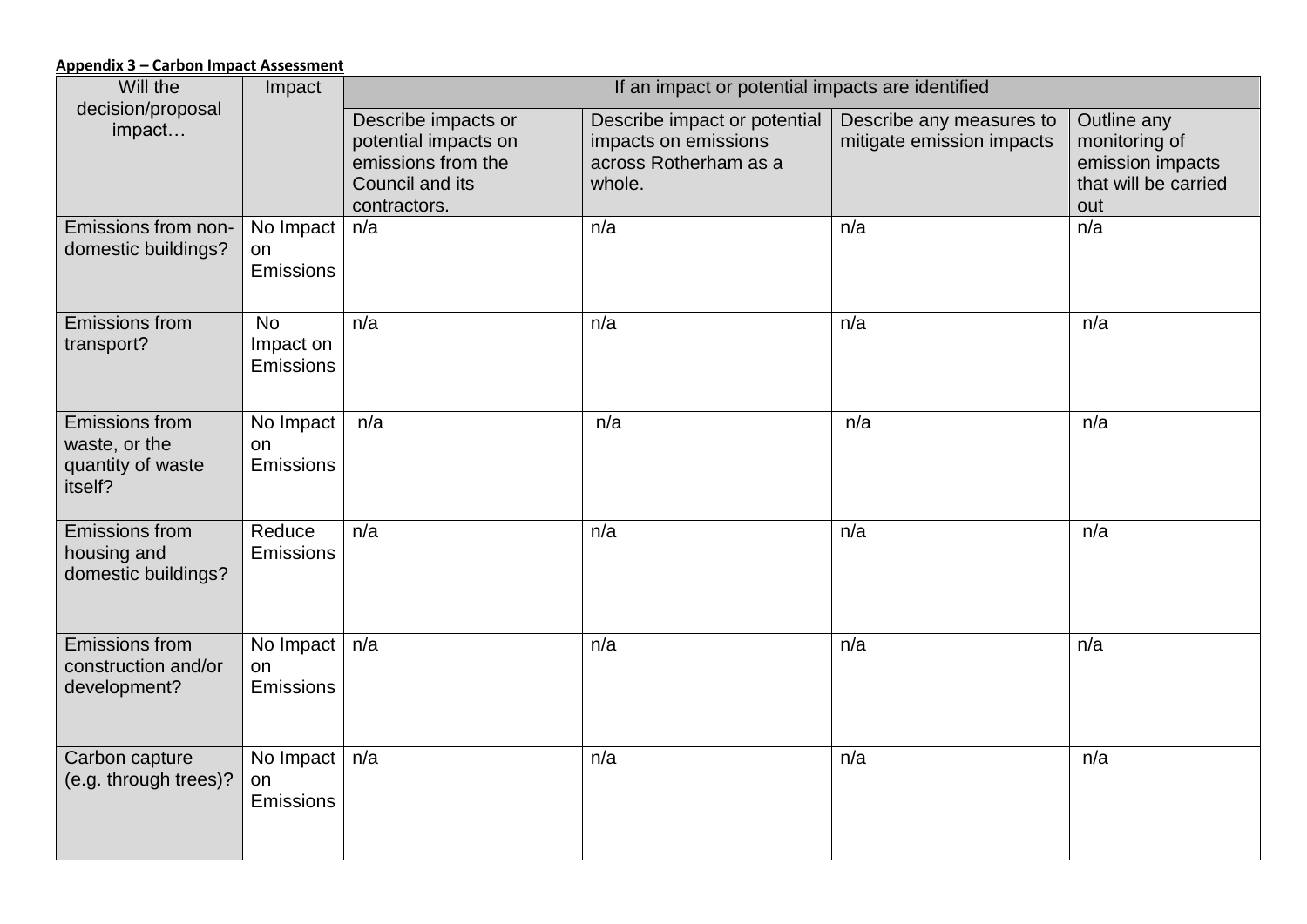## **Appendix 3 – Carbon Impact Assessment**

Identify any emission impacts associated with this decision that have not been covered by the above fields:

This is an Interim Policy Statement introducing local eligibility criteria to a nationally prescribed policy for the delivery of First Homes as an Affordable Housing Product, capable of satisfying Policy CS7 Housing Mix and Affordability of the adopted Local Plan. In itself it has no implications for reducing carbon impact.

The willingness of developers to work towards zero carbon developments is a key driver to change and future government legislation will effectively regulate development on site to be zero carbon. However, without legislation, the Council can promote best practice sustainable construction techniques through its Local Plan and Supplementary Planning Documents but cannot insist on such development.

There is a significant demand for new homes in the borough and the Council is committed to determining planning applications in accordance with local plan policy as expeditiously as it can.

Please provide a summary of all impacts and mitigation/monitoring measures:

The Interim Policy Statement requires local eligibility criteria to be attached to delivering First Homes national policy requirement. There are no wider impacts on reducing the carbon footprint of development from the approval of this criteria. Other policies of the Local Plan promote higher sustainable construction standards; building climate resilient dwellings; minimising impacts of carbon emissions harmful to local air quality, the natural environment and health.

| Supporting information:                                |                                                                    |  |  |  |
|--------------------------------------------------------|--------------------------------------------------------------------|--|--|--|
| Completed by:                                          | Helen Sleigh, Senior Planner, Planning, Regeneration and Transport |  |  |  |
| (Name, title, and service area/directorate).           |                                                                    |  |  |  |
|                                                        |                                                                    |  |  |  |
| Please outline any research, data, or information used | Relevant research/data used to inform this assessment              |  |  |  |
| to complete this [form].                               | 1. National Planning Policy Framework (2021)                       |  |  |  |
|                                                        | 2. National Planning Practice Guidance 2022                        |  |  |  |
|                                                        | 3. Rotherham Local Plan Core Strategy (2014)                       |  |  |  |
|                                                        | 4. Rotherham Local Plan Sites and Policies Document (2018)         |  |  |  |
|                                                        |                                                                    |  |  |  |